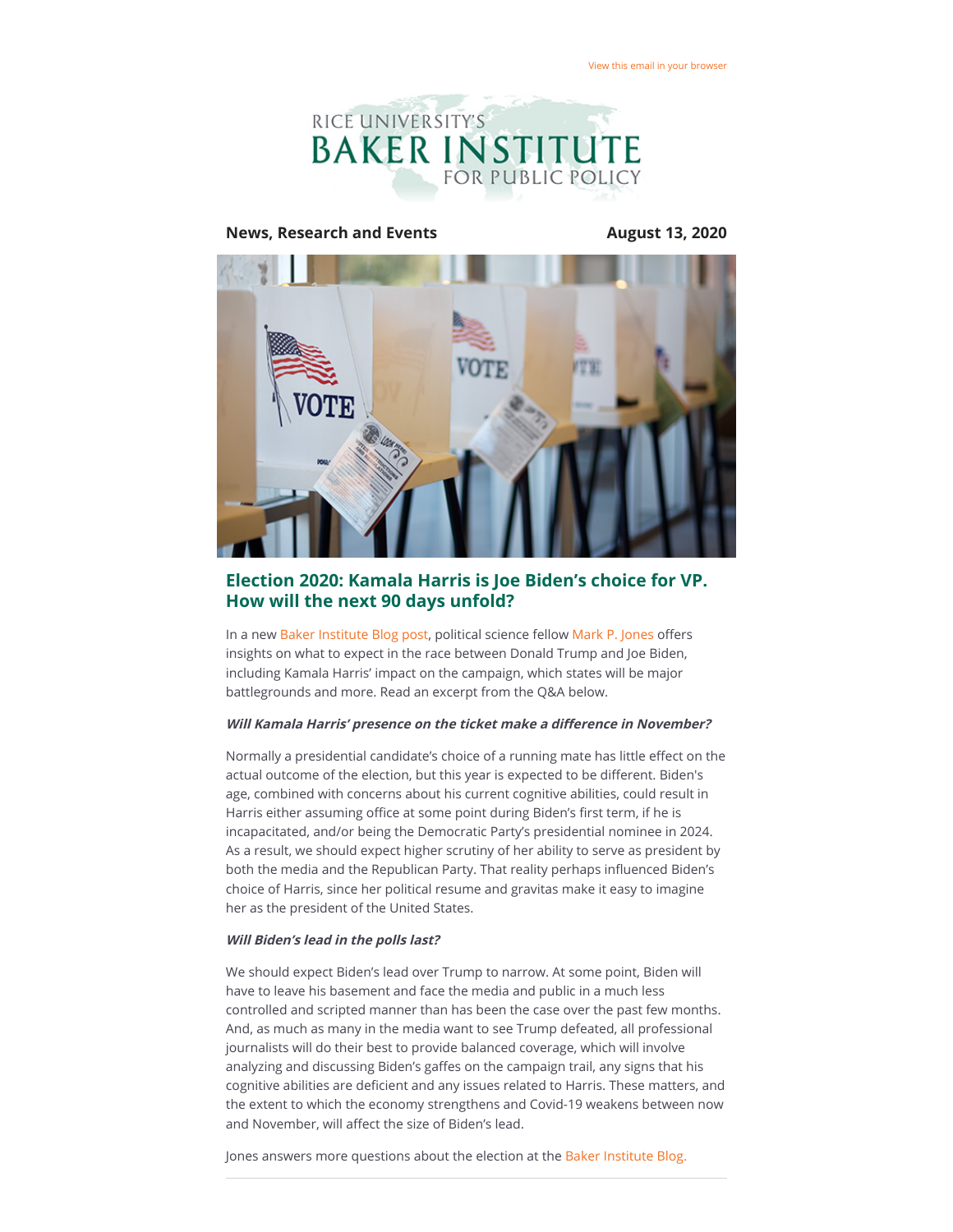# **"[The federal debt] is not just going to disappear on its own. At some point, we're going to have to raise taxes or make some painful spending cuts to balance the budget."**

[Jorge Barro,](https://riceconnect.rice.edu/page.redir?target=https%3a%2f%2fwww.bakerinstitute.org%2fexperts%2fjorge-barro%2f&srcid=149139&srctid=1&erid=b798a66c-ca88-4093-87c9-b2b511eebe57&trid=b798a66c-ca88-4093-87c9-b2b511eebe57) Fellow in Public Finance, to [The New York Times](https://riceconnect.rice.edu/page.redir?target=https%3a%2f%2fwww.nytimes.com%2f2020%2f08%2f06%2fopinion%2fdebt-coronavirus-senate-republicans.html&srcid=149139&srctid=1&erid=b798a66c-ca88-4093-87c9-b2b511eebe57&trid=b798a66c-ca88-4093-87c9-b2b511eebe57)



## **How mass incarceration affects women**

More than one million women come into contact with the criminal justice system each year in the United States. Currently and formerly incarcerated women often face many challenges — including in health, employment and housing — and additional hardships may be placed on their loved ones. To explore ways to address these problems, [Quianta Moore,](https://riceconnect.rice.edu/page.redir?target=https%3a%2f%2fwww.bakerinstitute.org%2fexperts%2fquianta-moore%2f&srcid=149139&srctid=1&erid=b798a66c-ca88-4093-87c9-b2b511eebe57&trid=b798a66c-ca88-4093-87c9-b2b511eebe57) fellow in child health policy, hosted a webinar with [Brittany Barnett,](https://riceconnect.rice.edu/page.redir?target=https%3a%2f%2fwww.brittanykbarnett.com%2fabout&srcid=149139&srctid=1&erid=b798a66c-ca88-4093-87c9-b2b511eebe57&trid=b798a66c-ca88-4093-87c9-b2b511eebe57) an attorney, author and social entrepreneur, [Jennifer Herring,](https://riceconnect.rice.edu/page.redir?target=https%3a%2f%2fwww.houstonchronicle.com%2ftank%2fjennifer%2f&srcid=149139&srctid=1&erid=b798a66c-ca88-4093-87c9-b2b511eebe57&trid=b798a66c-ca88-4093-87c9-b2b511eebe57) director of reentry services at the Harris County Sheriff's Office, and [Nadine Scamp](https://riceconnect.rice.edu/page.redir?target=http%3a%2f%2fwww.santamariahostel.org%2fabout-us%2fstaff%2f&srcid=149139&srctid=1&erid=b798a66c-ca88-4093-87c9-b2b511eebe57&trid=b798a66c-ca88-4093-87c9-b2b511eebe57), CEO of Santa Maria Hostel in Houston.

Barnett's experience of having a mother in prison motivated her to found The Buried Alive Project, which seeks to reform federal drug laws, and Girls Embracing Mothers, dedicated to empowering girls with mothers in prison. The Santa Maria Hostel also helps women to lead healthy, fulfulling lives after their release by providing housing support, life skills education and more.

Herring discussed how the Harris County Jail is coping with the Covid-19 crisis. Currently, the priority is to prevent the spread of disease and to keep the incarcerated population low. Like the other speakers, Herring emphasized that Covid-19 is amplifying many of the systemic issues that existed prior to the pandemic. For example, due to the current state of the economy, access to adequate housing and employment has worsened for former inmates.

All three speakers highlighted the importance of policies and legislation that support the humanity of women prisoners, and their ability to lead stable and productive lives after their release. To hear more about the proposed policy changes, watch the full webinar on the [event page.](https://riceconnect.rice.edu/page.redir?target=https%3a%2f%2fwww.bakerinstitute.org%2fevents%2f2117%2f&srcid=149139&srctid=1&erid=b798a66c-ca88-4093-87c9-b2b511eebe57&trid=b798a66c-ca88-4093-87c9-b2b511eebe57)